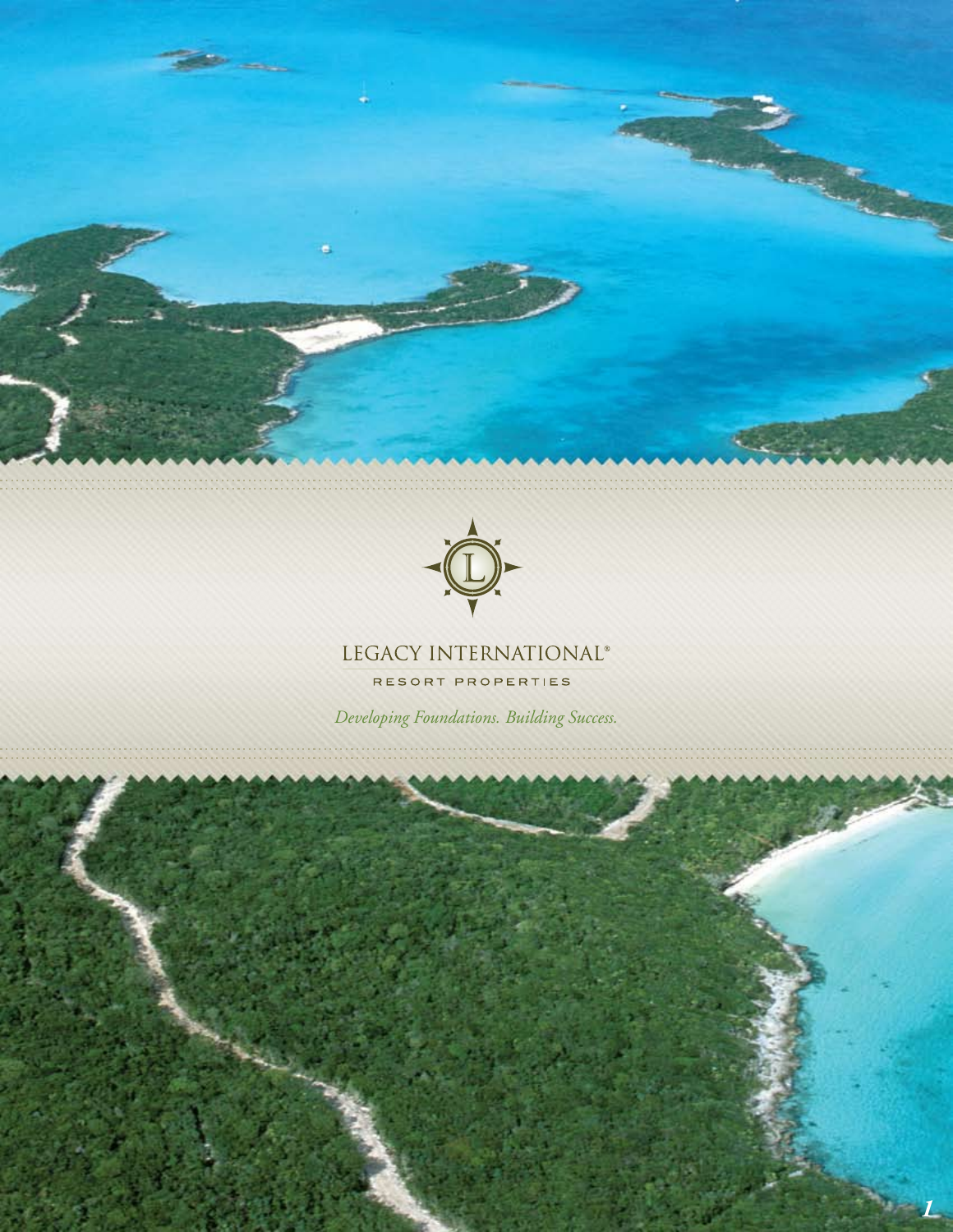# *Mission*

## *Legacy provides world-class consulting, sales knowledge and marketing expertise for resort-style, master planned communities around the world.*

*Our single objective is to maximize the return on investment to the developer through strategic management of the sales and marketing process, including bulk parcel sales, inventory unit management and memberships.* 

As a real estate sales and marketing firm, our true strength lies in the foundational relationships we strive to achieve with each of our client partners. We desire to partner with domestic and international developers, providing strategic marketing expertise alongside a team of dedicated sales associates. Currently, we have partners in the Continental United States, Mexico, Bahamas, Costa Rica and the Dominican Republic, generating annual sales revenues totaling in excess of \$1B. By leveraging the combined experience of not only our team members, but our extensive network of industry partners, we are able to build client success at every level of development – from the initial marketing, including PR, advertising and media all the way to the end sale. We invite you to contact us before your next project and let us help develop a solid foundation to build success.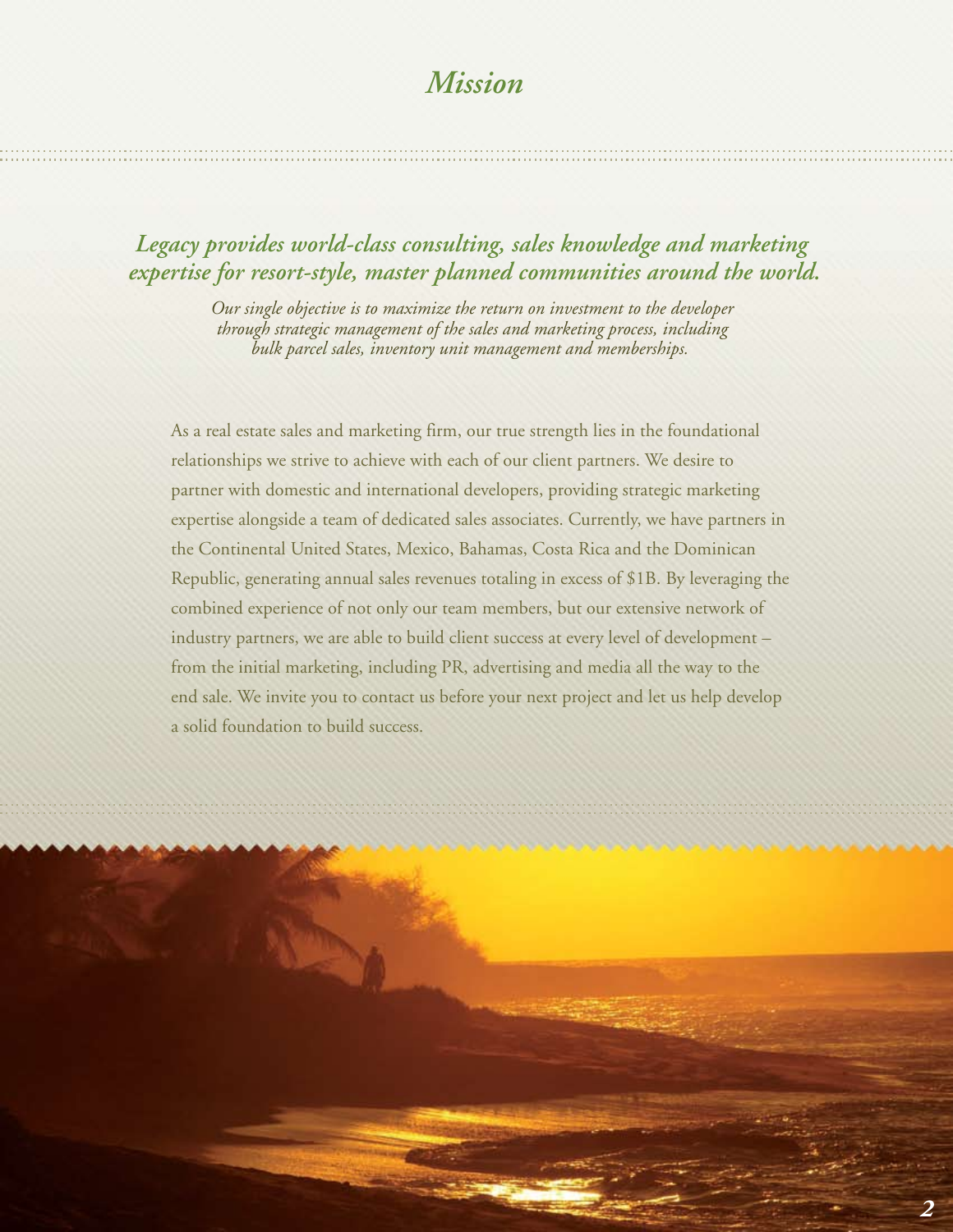## *Properties*

#### *Turks & Caicos*

– Veranda, Providenciales

#### *Bahamas*

- Resorts of South Abaco, Great Abaco
- Leeward Harbour Spa & Marina Resort, Great Abaco
- Crab Cay, Great Exuma

#### *Mexico*

- Porto Hussong, Ensenada
- Diamond Beach, Mazatlan
- Brisamar, Ensenada

*Dominican Republic* – Punta Alma, Puerto Luperon

*Costa Rica*

– Orquidea del Mar, San Juanillo

#### *United States*

- Rough Hollow, Texas
- Tuscan Village, Texas
- The Waters, Texas
- Pointe West, Texas
- The Hollows, Texas



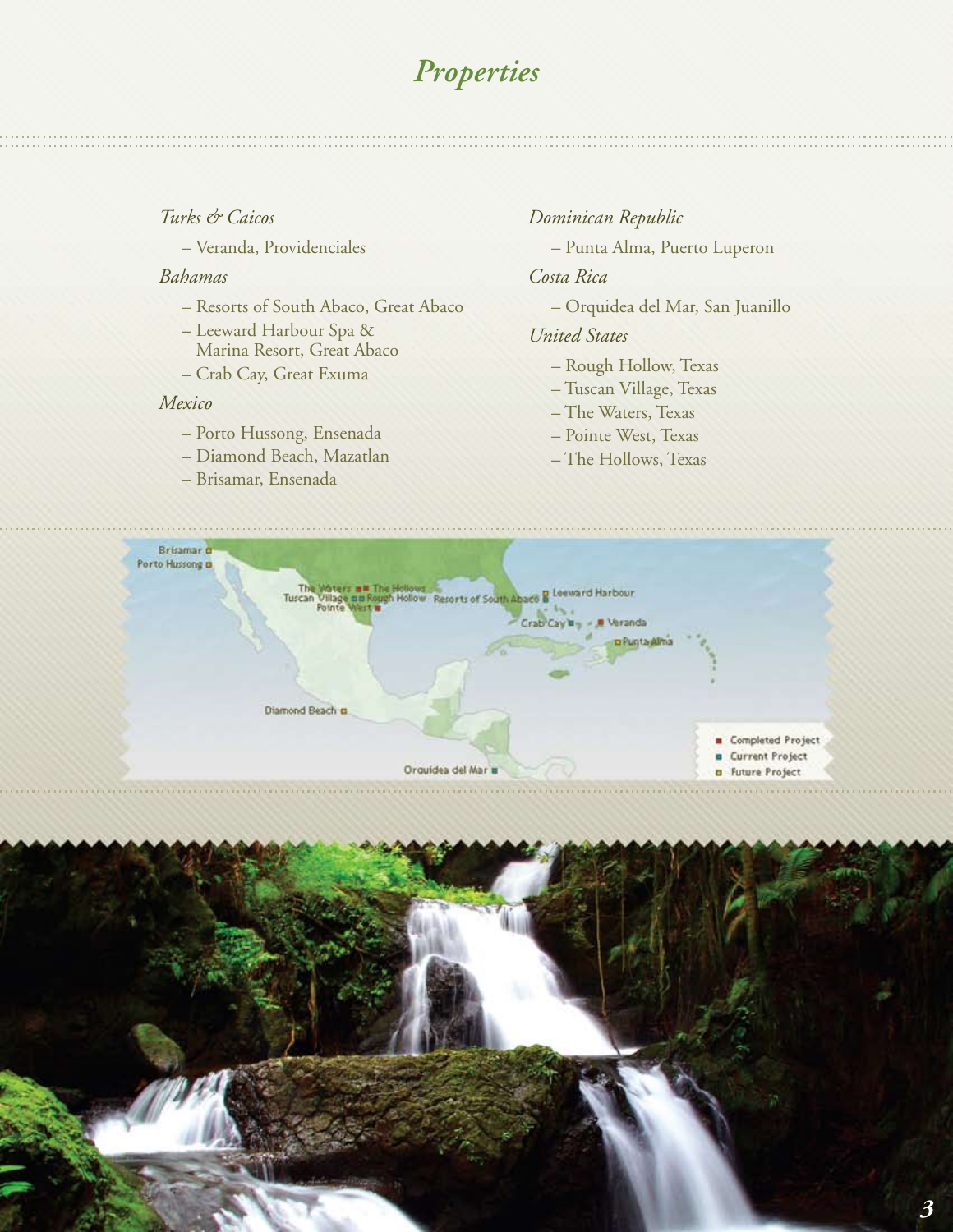# *Team*

## *Dedication. Determination. Discipline.*

*These are the three pillars that support Legacy International and the core strengths and virtues that each one of our team members brings to every project we work on.* 



#### *Philip Jalufka, President*

Philip Jalufka serves as President of Legacy International, a residential sales and marketing operation that has partnered with the Cushman & Wakefield team.

For nearly a decade, Mr. Jalufka has worked to build an impressive list of accomplishments in the areas of real estate development, implementation, and overall execution of sales and marketing strategies. His company, Legacy International, currently services master-planned resorts in the Continental United States, Mexico, Costa Rica, Dominican Republic, and the Bahamas.

Previously, while serving for more than four years as Vice President, Sales & Marketing with the Central Division of Centex Destination Properties, Jalufka successfully exceeded the annual operating requirements for two master-planned resort communities and one luxury condominium tower project and was awarded 2005 and 2006 Division Sales Manager of the Year for his national business unit. In addition, he recruited and motivated three award-winning project sales organizations, authorized 56 team members, including 22 sales executives.

Other impressive facets to Jalufka's real estate background include having designed a comprehensive sales training and coaching program for all sales and sales management personnel of which one of his three resort sales managers was named 2006 Sales Manager of the Year. He developed pricing and release strategies, proformas, absorption rates and cooperating brokerage programs for land, condominium and single-family home sales, totaling almost 500 units per year; exceeding annual revenue and earnings targets while directing an unprecedented sales volume in excess of \$405 million. Jalufka's team held the number one position at Centex Destination Properties for customer satisfaction and a top ten position in the entire company for earnings.

From 2001-2003, Jalufka was Director of Sales and Marketing for Playground Destination Properties with the Southeast Region, where he directed strategy planning and implementation to achieve proforma requirements for a specific community. He was responsible for client relationships, sales team training, information technology, developer and public relations, and overall sales efforts associated with a 2,800-acre master-planned golf course development.

He recruited and motivated a team of ten, including six sales specialists. He exceeded annual revenue and sales targets, directing an unprecedented land sales volume of \$11,116,598, and achieved a 44% increase in the average sales price per unit in the first year of sales operations. Other responsibilities included the coordination of the sales and marketing efforts associated with a \$56 million land acquisition and project joint venture, and business development with several Caribbean and Mexico sites.

Prior to his work in real estate, Jalufka proudly served his country as a commissioned, special operations aviation officer in the US Army. He holds Bachelor degrees in Economics and Political Science from the United States Military Academy at West Point and received his MBA from Embry Riddle University. Currently, he resides in Austin, Texas, and is married with two children.



#### *Haythem Dawlett, General Partner*

Haythem Dawlett is the Founder and Principal of Austin, Texas-based development companies, Legend Communities, the Dawlett Group and CH Marina & Drystack, LP.

Dawlett's experience in the industry spans over two decades, specializing in the development, construction and sales of single family residential, multi-family and associated commercial, self storage and marina projects in Texas, California and Colorado.

Whether for entry-level, move-up or high-end custom homes, as well as small to mid-size commercial projects, Dawlett has built a reputation for quality construction, unmatched service and critical attention to detail throughout the development process. He is personally invested in all elements of the project, from planning and development through the construction and marketing phases, resulting in over \$1.8 billion in sales.

Dawlett is currently a development partner for several developments in Lakeway, Texas, including Rough Hollow, a high-end master-planned community totaling 2,000 acres and offering lakefront and Hill Country views. Projects include The Villas at Rough Hollow, Water's Edge at Rough Hollow, the Rough Hollow Yacht Club & Marina, and Tuscan Village, an age-restricted community with upscale cottages, town homes and apartments.

Dawlett's development companies and projects have earned recognition from a number of well-regarded local and national industry associations including the U.S. Department of Housing and Urban Development (HUD), Urban Land Institute (ULI), National Association of Home Builders and the City of Austin Green Builder Program.

Dawlett is highly active in the Central Texas community, with an emphasis on supporting Lake Travis civic, business, education and sports initiatives. His activities have contributed to the growth and enhancement of facilities and programs involving the Lake Travis Education Foundation, Lake Travis Elementary, Lake Travis High School, Lakeway Heritage Center and Lake Travis Library. Dawlett currently serves on the board of TexArts, and is involved with other non-profit organizations including Any Baby Can, A World for Children and Green Santa, among others.

He resides in Austin with his wife, Melissa, and two sons, Grant and Pierce.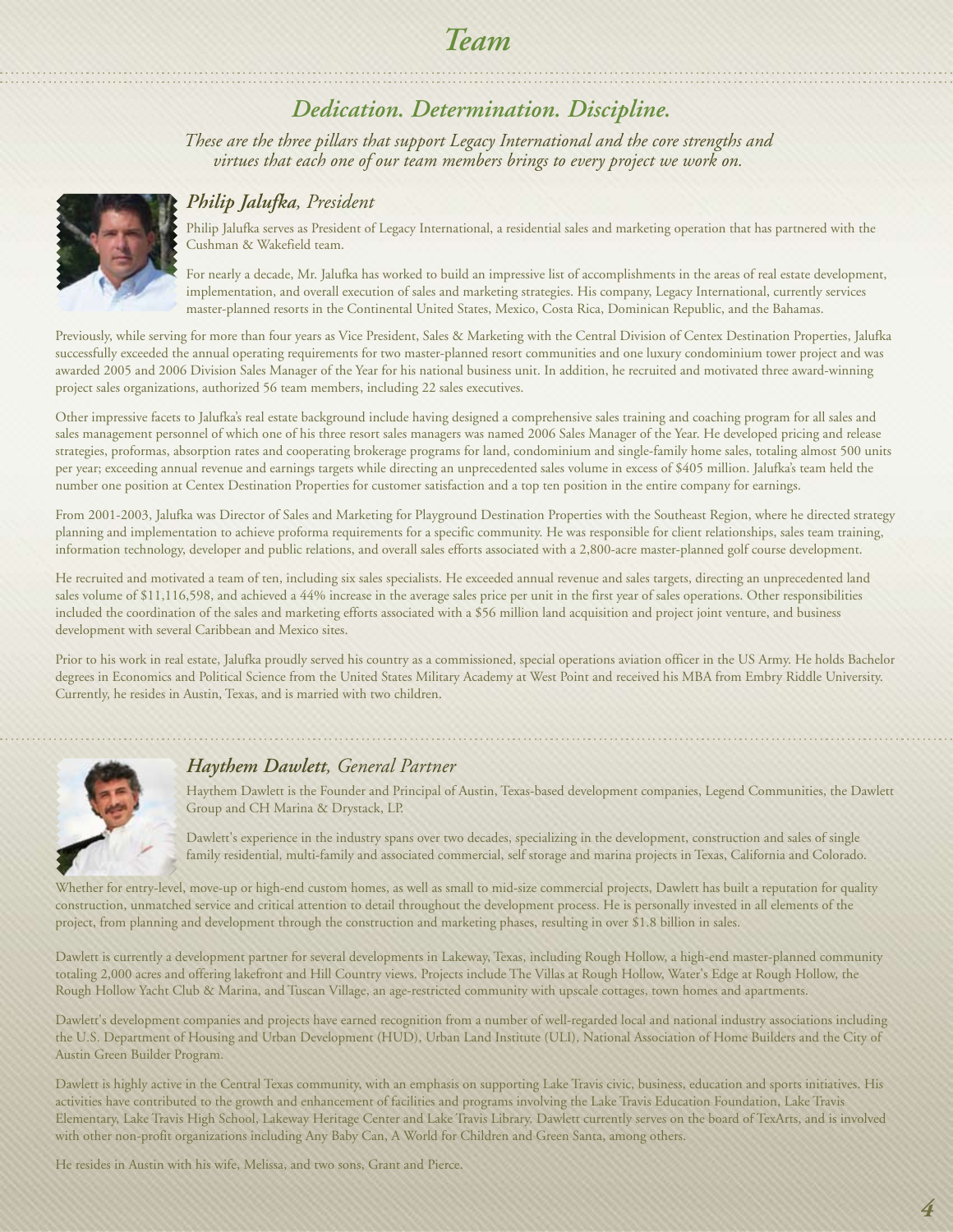# *Team*



#### *Tim Hendon, General Partner*

 Tim Hendon is a Principal of Austin, Texas-based, The Dawlett Group, Vice President of SDC Austin Communities and founder of HKD Investments.

Hendon brings more than 25 years of experience to his development work in Southeast and Central Texas, where he manages operations for full-service car washes, self-storage facilities, commercial office buildings, marinas and retail developments.

Hendon's current development projects include three Class-A climate controlled self-storage facilities totaling over 250,000 square feet, as well as three full-service marinas in Central Texas and coastal Texas with more than 1,000 boat slips. In addition to Sandy Creek Yacht Club in Volente and Cove Harbor Marina & Drystack in Rockport, he recently introduced his newest marina at the exclusive Rough Hollow Yacht Club in Lakeway.

During his career, Hendon has built, operated and sold companies spanning numerous sectors and employing hundreds of individuals. His businesses have received recognition from industry and consumer peers regarding quality management and exceptional customer service.

He is involved in several city and industry organizations, including the Municipal Utility District for the Rough Hollow master-planned community and the Architectural Review Committee for the Vineyard Bay community, and is a member of the Texas Self Storage Association and the Marina Association of Texas. In 1997, Hendon was awarded the U.S. Small Business Entrepreneurial Success Award, Houston District.

Hendon resides in Lake Travis with his wife, Amy, and their two daughters, Mia and Madelyn.



#### *Clay Knight, Strategic Marketing Partner*

Clay attended Texas Tech where he was a Design Communications major. During this time, he studied fine arts in Florence and design in London. Clay's inherent entrepreneurial abilities were first put to use at a software start-up in Austin, Texas, beginning in 2001, when Clay and five others built Whole Security, a company that developed the Internet security industry's first behavioralbased detection module for malicious threats. Whole Security eventually employed more than 85 people before being acquired by Symantec in 2005.

Clay wore a variety of hats during this experience, and was extremely instrumental in developing the Whole Security product brand, which ultimately legitimized their ground-breaking tool that companies such as Ebay and Bank of America soon put to use.

Clay believes technology, industry knowledge and good design can all peacefully co-exist, and that these are the key elements that afford opportunities for creative breakthroughs in communication today. His business philosophy is in sync with his approach to design – both are refreshingly simple yet always innovative.

Clay wanted to start a different kind of ad agency – one that incorporated technology seamlessly into a brand. Not something that was outsourced somewhere, never quite clicking with other communications. He co-founded dib creative in March of 2007 to build such an agency; one that had web and technology in its DNA combined with strong traditional advertising capabilities to create a new breed of agency.

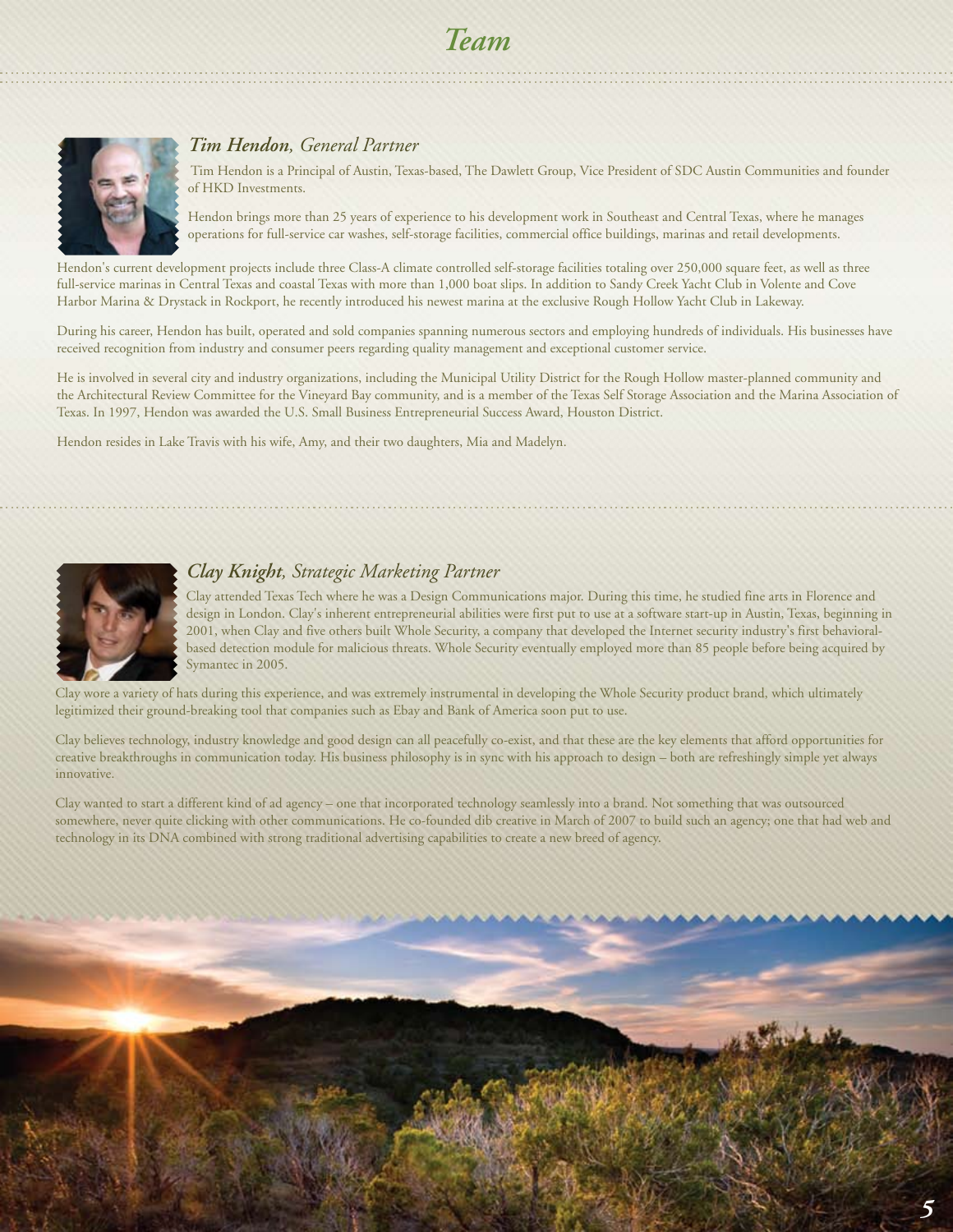# *Services*

### *Legacy views every project as a partnership.*

 *Our desire is to become an extension of your company. By offering years of expertise in both real estate sales and marketing, we are able to deliver maximum ROI on every development project you undertake. Listed below are just some of the many services we offer:* 

#### Stage  $1 \mid 8$  months out

- Site inspection, qualifications and approvals
- Project team selection
- Project brand positioning and strategic planning
	- Proprietary branding workshop
	- Market research
	- Competitive analysis
	- Focus studies
- Design and hospitality
	- Plats and architecturals
	- Master site plan
	- Activity centers
	- Club(s) and Association development

#### Stage  $3 \mid 5$  months out

- Personnel growth/expansion
	- Recruit & hire
	- Train & motivate
- Lead generation tactics
- Fulfillment process
- Beta testing

#### Stage 2  $\vert$  6 months out

- Award director of sales
- Develop sales & marketing processes
- Conduct sales & marketing summit
	- Determine pricing model(s)/matrix
	- Define legal requirements
	- Discuss digital opportunities/solutions
	- Outline collateral program
	- Public Relations
	- Execute proprietary Sourcing Exercise
	- Test sales platform & pathing
	- Review/approve budgets

#### Stage  $4 \mid 3$  months out to conversion

- Determine release method of launch
- Build in dynamic capabilities for tempo control
- Conversion
- ROI objectives
- Implement ROI measurement systems
- Weekly reporting and collaboration methods

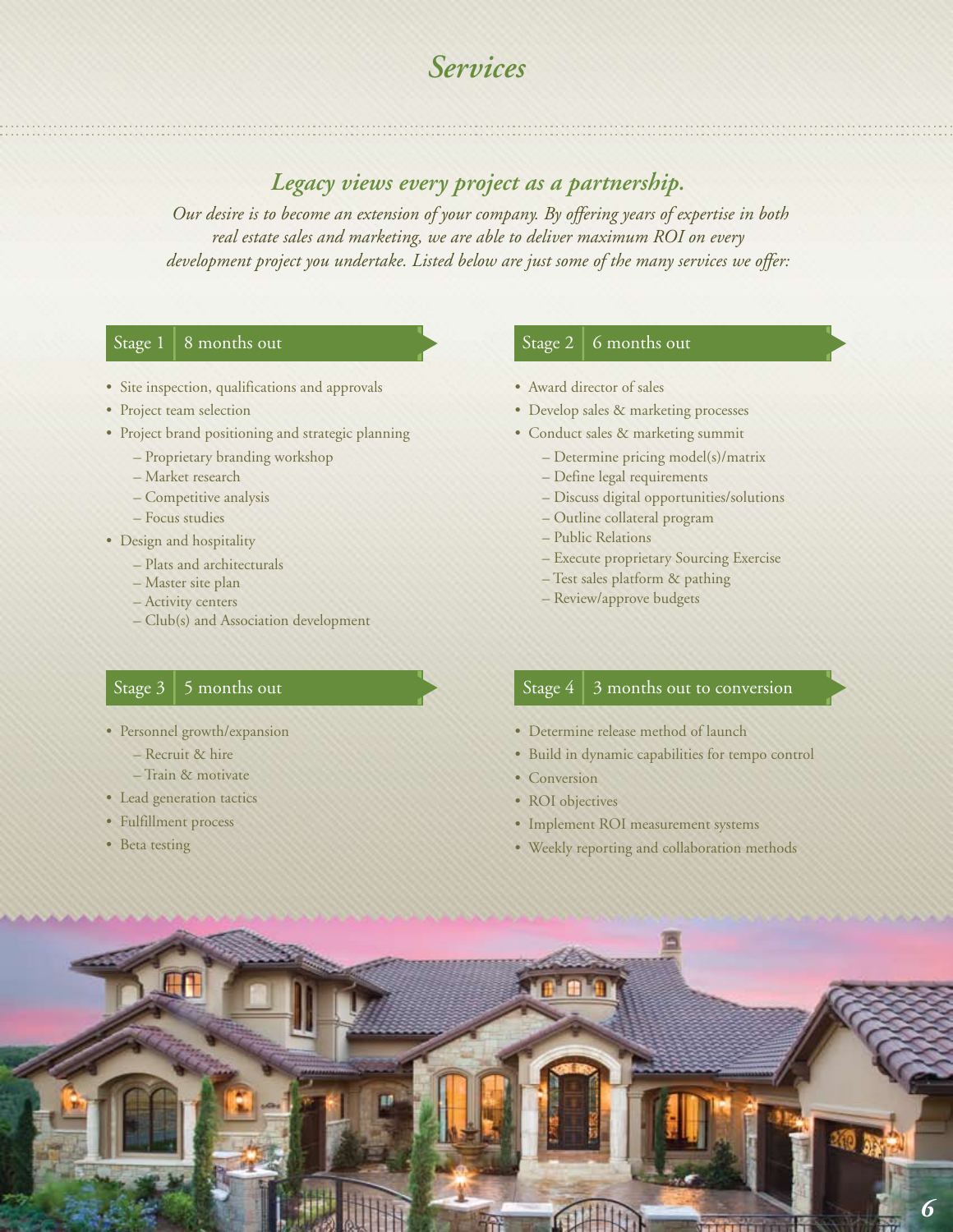# *Strategic Partners*

## *Partnering with others to capitalize on success.*

*With a full network of strategic partners in place, from advertising and PR firms to property and recreational development specialists, Legacy International is able to provide an entire spectrum of services to each of our clients.* 

## *Direct Affiliates*

### *dib Creative | dibcreative.com*

A full-service advertising and digital marketing agency, dib creative has extensive experience in developing solid real estate brands and executing marketing tactics that deliver results. Their services run the gamut of branding, marketing development, media placement, advertising, Web site development, customer relationship marketing and sales support.

Their specialty lies in connecting marketing efforts to generate leads and the sales process developed with Legacy International. Each project is different and approached with different strategies, but the process is streamlined for efficiency.

Real estate clients include Centex Destination Properties, The Ritz-Carlton, Grand Cayman, Guadalupe River Club (Texas), and dozens of other real estate developments in the southwest and internationally.

### *Cushman Wakefield | cushwake.com*

The Cushman & Wakefield team brings almost a century of combined real estate brokerage and appraisal experience with its 227 offices in 59 countries and more than 15,000 employees; knowledge and skill that is backed by Cushman & Wakefield's award-winning research services, as well as marketing and financial analysis services designed to add value to every stage of a real estate transaction.

### *Legend Communities & Western Pacific Land Group | legendcommunitiesinc.com*

Headquartered in Austin, Texas, Legend Communities is a full service developer of single-family residential, multi-family and associated commercial projects in Central Texas, California and Colorado.

Legend Communities and its affiliate company, Western Pacific Land Group in California, have earned recognition for their projects from a number of highly-regarded local and national industry associations including the US Department of Housing and Urban Development (HUD), Urban Land Institute (ULI), National Association of Home Builders and the City of Austin Green Builder Program.

## *Legal & Land Planners*

- *BSB Design*
- *Roy Bechtol Land Planning*
- *Kohl & Associates, PLC*

### *Partnership Network*

- *Al Sommers, PR*
- *JetSmart*
- *Allied Marine*
- *Brandy Marine International*
- *Sedona Resorts*
- *Sea Ray*